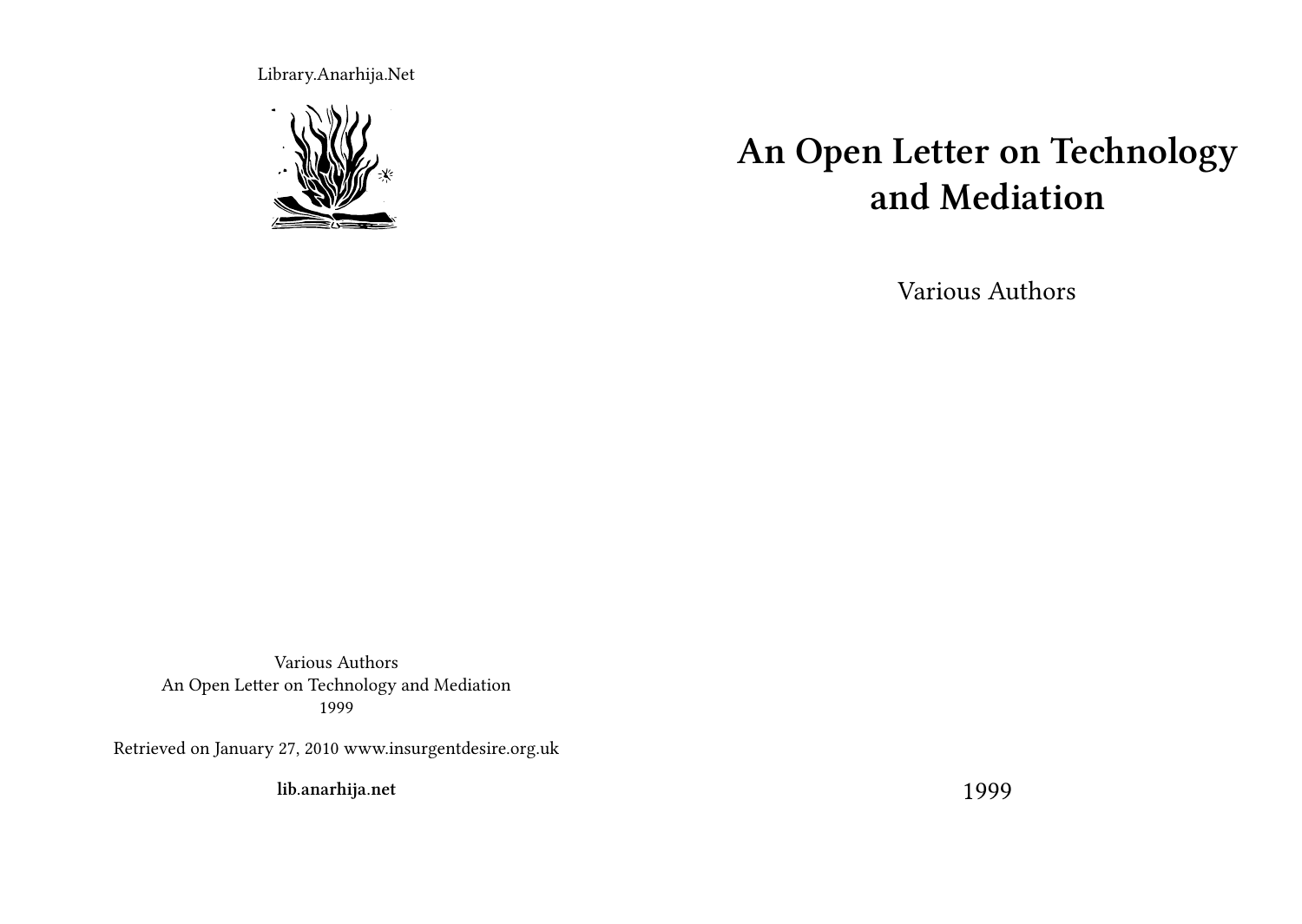# **Contents**

| Open Letter – Ron Leighton 3                                       |                |
|--------------------------------------------------------------------|----------------|
| $Response - John Connor \dots \dots \dots \dots \dots \dots \dots$ | $\overline{4}$ |
|                                                                    |                |
| Response – Leif Fredrickson 7                                      |                |
| Response – Lawrence Jarach 10                                      |                |
|                                                                    |                |
|                                                                    |                |
|                                                                    |                |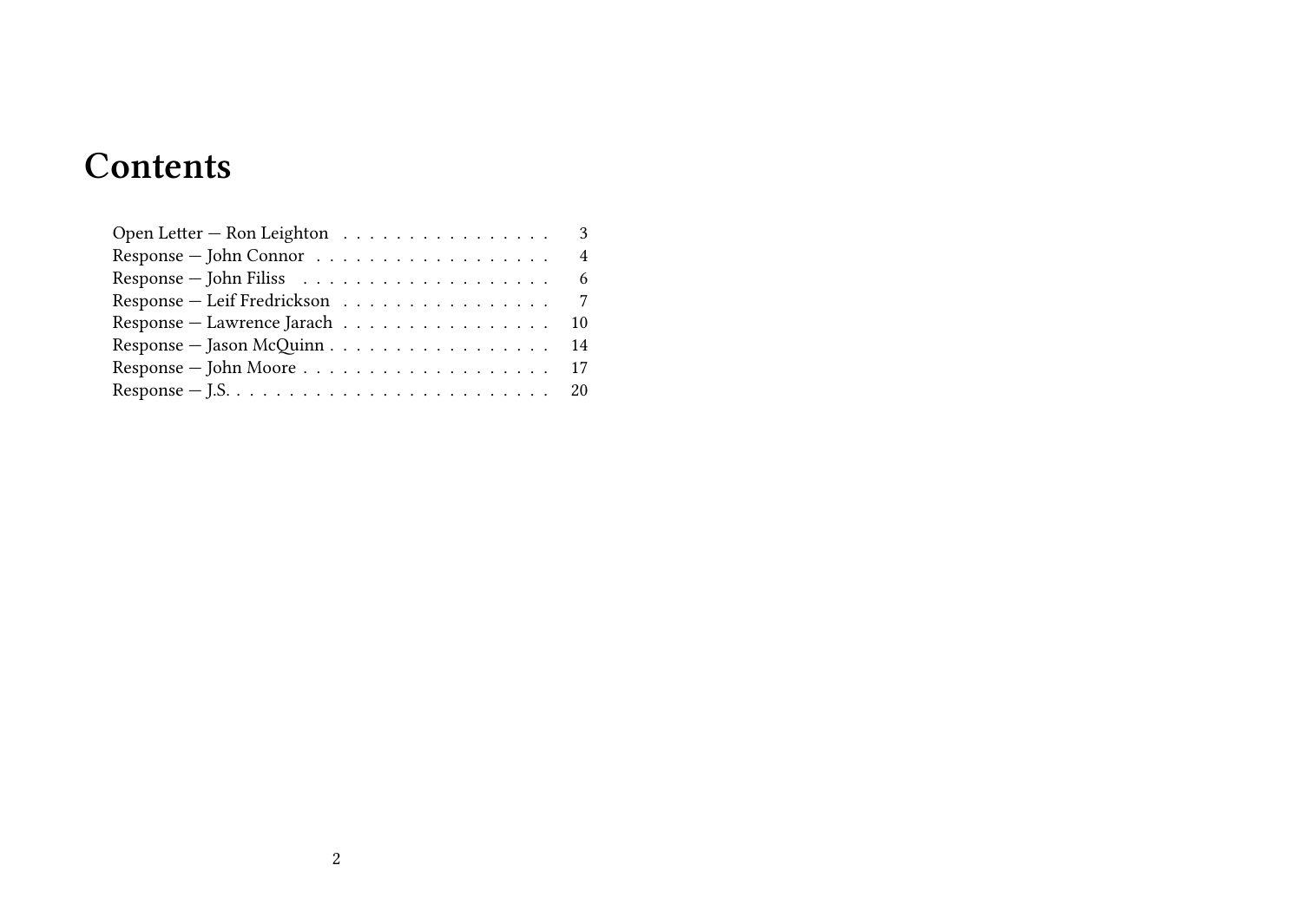be alive and reasonably healthy — nearly impossible when one is cold, hungry, and naked. The mere fact that anti-tech advocates use technology does not automatically signal hypocrisy or lack of credibility (though it can), but rather, should point to how completely and utterly dependent we have all become, and how interwoven it is throughout society to the point where the choice to live without technology has been all but deleted. The fight to have that choice restored (indeed to have it flourish) is fraught with paradox and inconsistency, and most of us wrestle with these dilemmas everyday in our own minds for each technology we decide to use. On the other hand, we can choose not to use government to achieve our aims fairly easily; however, by not voting, joining/forming political parties, or giving support to any government policy or agenda. Since there is no compelling reason to do so, one can suspect motivations other than pragmatism on the part of so-called "anarchists" who do. For what it's worth, I don't own a car because that's a choice I can make. I do sometimes use a computer because it offers ease of communication with others (when it's working). I don't harbor any illusions about this, and just as with using money, I am aware of the contradictions. But I would welcome the loss of my computer in a world where all forms of authority have been vanquished and where we are no longer made to be (to use the prison slang) technology's "bitch".

*J.S. is a Senior Fellow and Theodore J. Kaczynski Lecturer at the Paleo Research Institute. He also holds a chair in the Department of Solipsist Studies at the University of his own mind. His many patents and inventions include the moron detecting device, and the flatulence chromatograph spectrometer. An avid amateur gynecologist, he frequently works as a volunteer with sexually abused farm animals. He lives in an appliance carton in Vancouver, British Columbia.*

In March of 1999, I received an open letter from zine publisher Ron Leighton regarding the common question of whether propagating views which question technology through technological means — radio, television, the Internet — involved some type of contradiction. I liked the way he phrased the question, and I especially liked the idea of an open letter to get a variety of views on the topic.

\* \* \*

## **Open Letter — Ron Leighton**

A number of anti-tech writers have expressed the idea, variously stated, that supporting or using government in any way towards anarchist/anti-authoritarian ends is contradictory and invariably indicative of authoritarian/non-anarchist impulses and attitudes, despite any insistent claims to the contrary. Around the time of the publication in mainstream papers of the Unabomber's views, John Zerzan went on radio to have a dialogue with callers about anarchism/anti-techism. He has said on at least two occasions that he was willing to go on radio (a form of technology) but drew the line at television (another form of technology). Why? The decision seems entirely arbitrary. However, even if it wasn't an arbitrary drawing of the line, does not going on the radio belie Zerzan's anti-tech declarations? Maybe he's more conservative than he lets on? Or would that be a unfair take on the matter? John Filiss on the other hand uses a (rather interesting as well as aestheticallypleasing) website to promote anti-tech views. Now, my point isn't that Zerzan or Filiss or anyone else should refrain from propagating anti-tech views, nor that I necessarily disagree with such views, but only that it seems like a belying contradiction that they would in any way use technology to propagate anti-tech views. After all, they both, along with many others, bristle at the very notion of anarchists using, say, the state to accomplish their goals in any way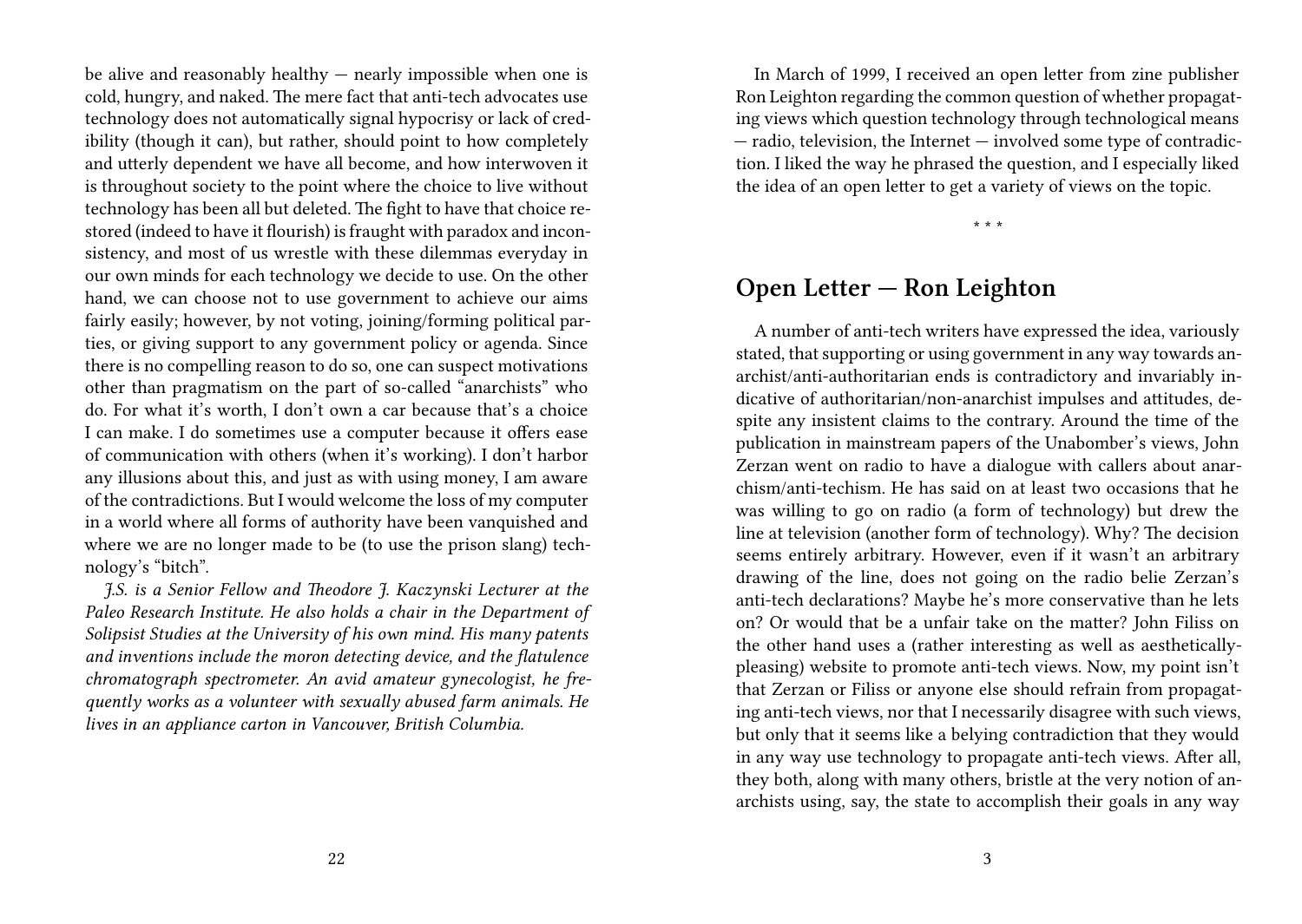or to any degree. And if anarchists/anti-authoritarians happen to suggest using the government or some degree or form of government towards their goals, they are dismissed as liberals or leftists, or, if the name-caller is feeling charitable, anarcho-liberals/leftists. Meanwhile, the reality of anti-techies using technology is rationalized away ("I drew the line at television", or, on owning a television, "I have to be narcotized too" — Zerzan both times). Or left unaddressed. Why the double-standard?

This, to me, is a serious question, and I don't ask it just to annoy, nit-pick or to take cheapshots.

Ron Leighton P.O. Box 25572 Santa Ana CA 92799–5572 soulinvictus@yahoo.com

# **Response — John Connor**

#### **A Reply To Ron Leighton**

Technology's a form of social organisation based on the division of labour, not its artefacts *per se*. Granting this, the State is a form of technology, a specialisation in administration, coercion, &c.. By definition, all anarchists therefore oppose technology, at least in this form. I can't think of any that oppose technology but not the State — given the terms of this debate, it just doesn't work that way round. Those that don't oppose the State aren't anarchists at all, of course, though I'll concede some opposed to the State who aren't anarchists either.

You deny saying that "Zerzan or Filiss or anyone else should refrain from propagating antitech views". However, by implying they should only do so using means unmediated by technology, this is effectively what you do say inasmuch as technology is all-pervasive, the substance of complex society. Extending this "means and ends" argument, you're also condemning them to death as all means of

out history; guns have been turned against cops, bombs have been used against governments, and machines have been used to break machines (e.g. sabatoge). I disagree, for example, with Kirkpatrick Sale who feels you "cannot use the whip and chain of the masters to free the slaves." We must use whatever means at our disposal, for if we deliberately handicap ourselves, we are not long for this planet; the situation grows more serious each day. History doesn't give brownie points for being "morally pure," it only records who survives.

So the question then becomes: How far do we go in living according to our principles? The problem is that techno-industrial capital now dominates almost everything, everywhere. Even Ted Kaczynski — who probably more than anyone else I can think of lived in a manner consistent with his writing — could not escape the "double standard" of trying to live in this world without being a part of it. He used the government post office to send his (technological) bombs, had the manifesto published in the corporate news media, and "owned" co-jointly with his brother the "property" he lived on. Yet who among us wishing to dismantle totalitarian capitalism doesn't pay rent to a landlord, buy groceries from a business, or use money itself? If we are opposed to the state, should we refrain from using stamps for sending out our message? How far must one go or pure must one be to avoid being a hypocrite? In theory, I could become homeless (I have been), shed my clothing (likely made in sweatshops anyway), and live ferally in the woods with no money. But since this misses the whole point, how effective could I be struggling against authority? The point is not to run away from technology and civilization — but to destroy it.

Unfortunately, we do not live in a free world and therefore cannot simply act or live-out our beliefs as if we did. Living in this nightmare involves compromises and contradictions, and there are some things we don't have much say over presently. We don't, for example, have much choice with regard to indoor heating, plumbing, and electricity. To be at all participatory in resistance, one needs to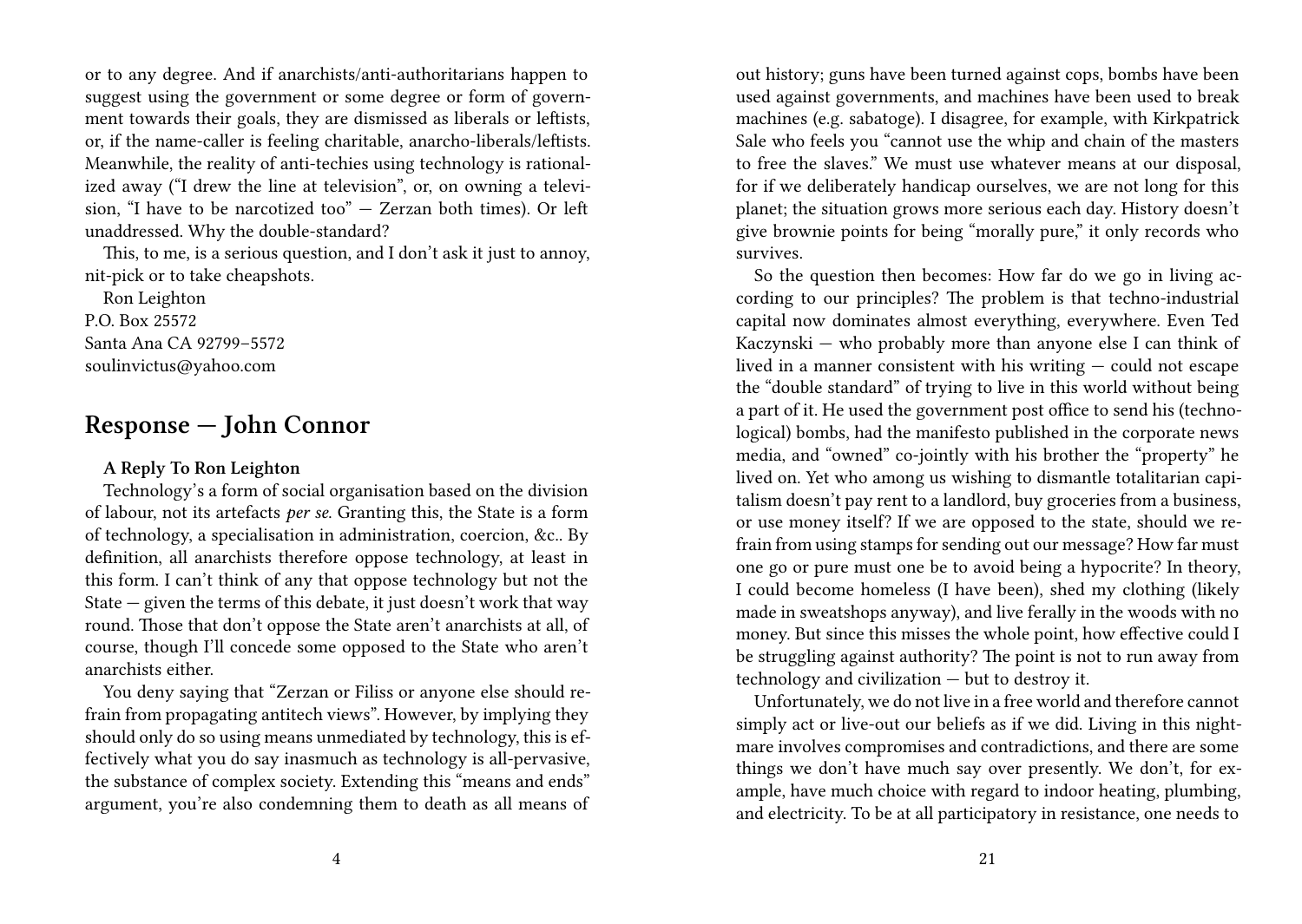creative contradiction — that tension — remains the source for all our insurgency.

# **Response — J.S.**

Hi Ron,

Here is the slightly revised version of my response to your question. Please use this one, and feel free to post or publish it wherever you wish.

J.S. replies,

Ron L.'s question is a common one. Judging by its main thrust though, it seems Ron L. has a particular bone to pick with John Zerzan, so I will not pretend to speak for him, nor for John Filiss. I will also accept that the question is motivated by a genuine desire to understand what appears to be a "double standard."

Contrary to popular belief  $-$  but not to popular experience  $$ technology is not neutral. Ideological values and motivations are inherent in its very design (for profit via efficiency, productivity, etc.), manufacture (for social control via work, obedience, discipline, etc.), and end use (combination of preceding). Authority is thus both explicit and implicit in technology, if by technology we mean machinery used in production and organized through division of labour, and not "tools" which can be crafted by hand from scratch by anyone.

However, like anything else, technology can never be completely kept within control by authority. There are side-effects such as pollution and unintended consequences like economic instability, or technology could simply fall into the "wrong" hands, of, say, anarchists. Technology may be inherently authoritarian, but once it is launched into the world there are often (but not always) opportunities to modify its end use. There is a saying that "whatever technology can be used for it will be used for." The Pentagon knows this all too well. But so do people who have resisted authority throughsurvival in this society are also mediated by technology. It is for precisely this reason that a critique of technology is so vitally needed, because it is so basic to our oppression, the impossibility of leading truly authentic, self-determining lives. Anarcho-primitivists have gone a lot further in elucidating this sort of critique than anarchoorthodoxy, even though it's implicit in all anarchism. It's disappointing that the orthodox try to preserve their partial critique by asking the impossible of anti-tech critics, demanding they *personally* live free of technology when technological society exercises control over them by denying them the means to do so. Most antitech critics appreciate the diversionary nature of 'lifestylism' and so argue for a social revolution, much as orthodox anti-capitalists do rather than expecting its individual adherents to somehow eke out an existence boycotting money and all forms of commodity relationships. Making social revolution inevitably means being *in society,* making a concerted attempt to articulate society's discontents to itself, something not likely achievable by retreating to a hermit life in the middle of the wilderness (satisfying though that might be for the individual concerned  $-$  a retirement option, perhaps). I appreciate this is a dangerous course, constantly leaving the way open to recuperation through compromise and reformism, but note this is less likely the more comprehensive the critique of society the revolutionary has.

I'm sure the Johns can argue for themselves why the use the Internet or radio instead of TV, &c. Specifics aside, I agree these distinctions are largely arbitrary, though they do help to focus attention on the perniciousness of particular technological artefacts and our resistance to dependence on technology as a whole, perhaps in the same way that food taboos help focus the attention of the religious on their faith. It is a question of where to draw the line *practically* until technology can be done away with entirely by revolutionary means. I don't think this is particularity hard and fast, more a matter of doing — and thinking — what you can. Through a process of small refusals and developing critique, the possibilities of fur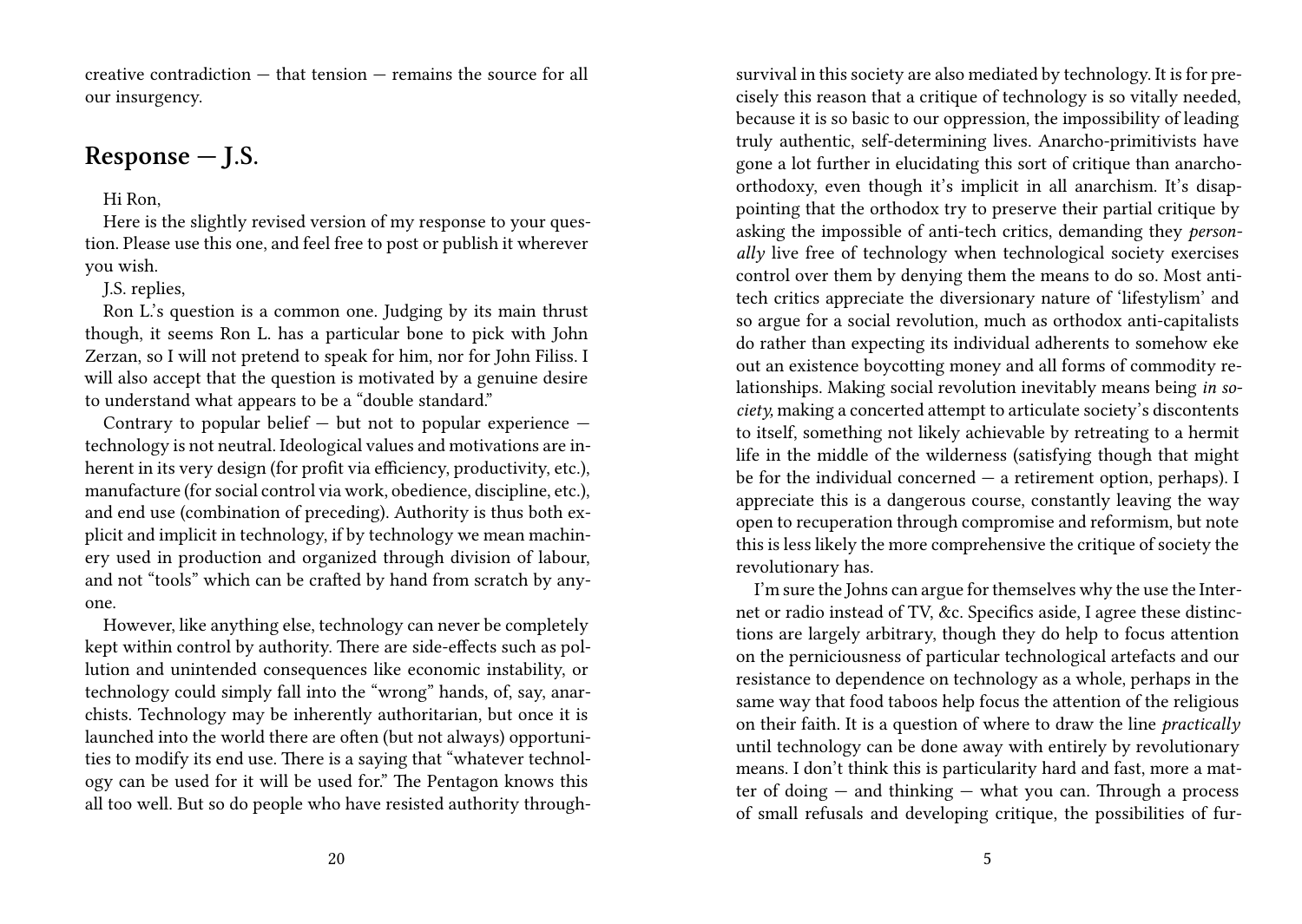ther refusals, deepened critique and ultimately revolution *may* be increased — I'm talking *praxis* here, though restate my reservations about 'lifestylism'. I'm willing to accept that an anarchist may be so feeble, spineless or compromised that *practically* they can't even refuse participation in the State as well as the broader oppressive architecture of technology, but it's understandable this halfheartedness earns them the derision of their fellows. After all, they all manage the little that the object of their derision finds impossible. Granting their inability to accept or act on more revolutionary critiques than their own, I can't really see why  $-$  beyond, perhaps, the matter of good manners  $-$  you object to such individuals being called "anarcho-liberals/leftists" and why you should argue so keenly for them and not the revolutionaries.

## **Response — John Filiss**

#### Dear Ron,

This is a great question, and you bring it up in an intelligent and friendly way. I think I can sum up my position briefly, though I feel the issues you raise deserve much more than this.

My approach to ideas is not one of self-abnegation; that is, I am not interested in following up on theories as a way to imprison myself in some new moralism that will in any way limit what I want and what I want to achieve. I think everybody's approach to ideas should be in regards to what we can derive from them, not how we can serve them.

It doesn't bother me in the least to use technology to propagate views which question technology. My perspective is that I'm trying to open up a dialogue regarding a way of life which might, hopefully, be more fulfilling than what we have now. I don't in any way want to lay a trip on anyone regarding how they should or should not interact with technology. I *would* like to be able to provide answers on how to make the lives of all human beings better. Answers

This brings me on to the question of technology. On the surface, there appears to be a contradiction in the anarchist use of technology to propagate anti-tech views, and therefore an unacknowledged hypocrisy. But is this any more of a contradiction than the anarchist use of money or selective usage of State and Capital institutions? The questions that need to be asked of those who raise the question of anti-tech perspectives and technological media are: Why are *you* so obsessed with this particular instance of enforced anarchist complicity with the system anarchists seek to abolish? Why do *you* fetishisise and prioritise just this one instance of complicity? The answer to such questions might point to the apparent discrepancy between means and ends: anti-tech anarchists propose a world free of technological domination and alienation and thus one that will be based on the immediacy of face-to-face communication, and yet use technological media — the very acme of pseudo-communication  $-$  to disseminate their perspectives! My response to such a line of argument would be to say: But isn't that just the point? In a world of separation and non-communication, in the mass society of alienation and division, isn't the use of such technological media to contact others and disseminate information appalling but inevitable — *at least at this stage in the struggle?* The fact that anarchists have to resort to these means — "resort" in the sense of having to *demean* themselves to this level — is in itself a profound indictment of the mass society in which we live. And not, I stress, an indictment of anarchists' failure of imagination.

We live in a world of contradictions. That's the nature of a society based on power and power relations. If we're to come to grips with transforming this world in a revolutionary anarchist fashion, then we'd better get used, not to living with those contradictions, but to striving with and against them, and make sure that we make the optimal use of our creative capacities to overcome them. The anarchist condition, in the world of power, is one of living out lives of creative contradiction. And, uncomfortable as it may feel, that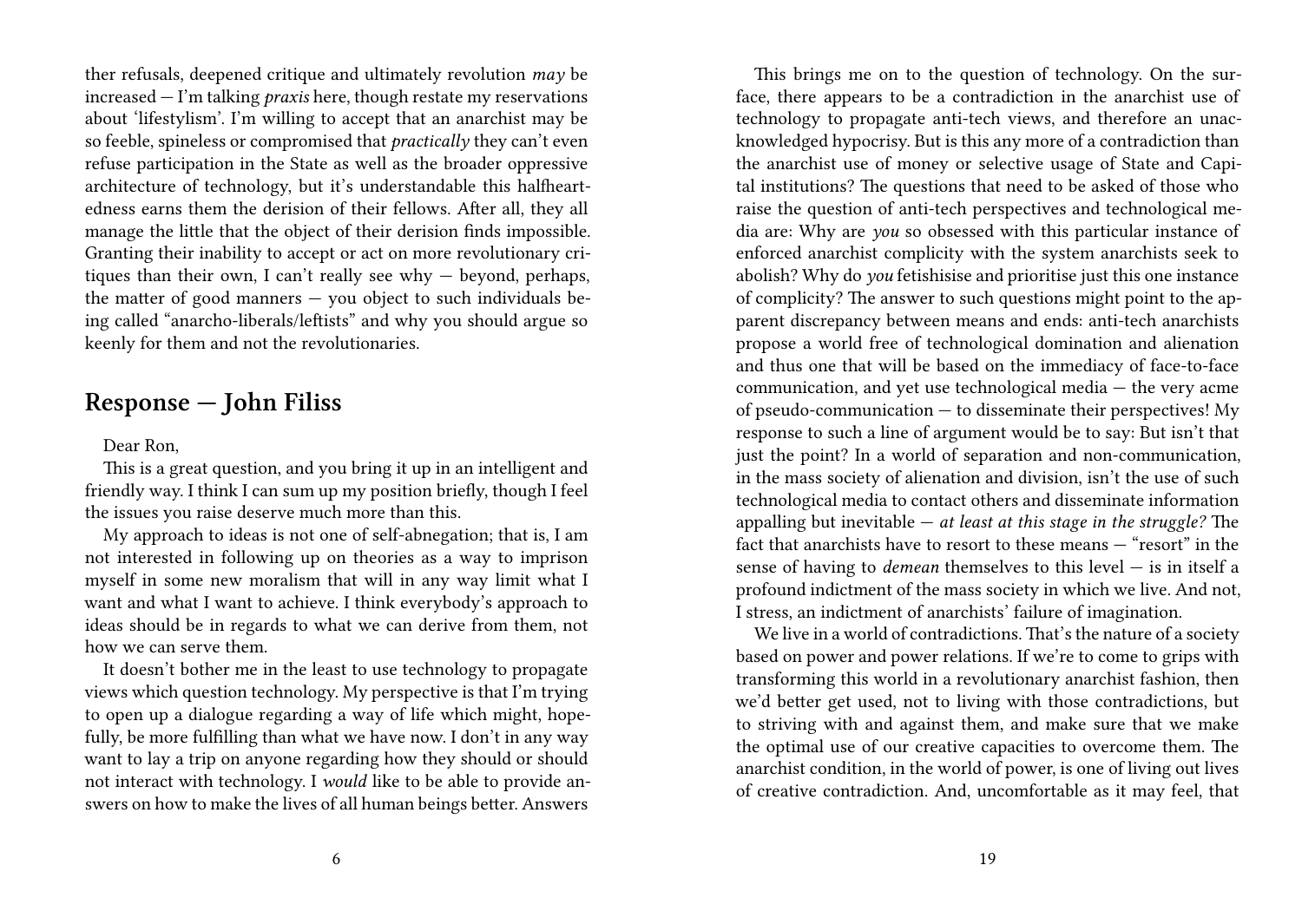economy. And yet all of them are forced to make use of money. Indeed, anarcho-bandits such as the Bonnot gang risked and lost their lives trying to steal it! And while anarchists might bemoan the fact that they, like everyone else, are constrained to make use of money, even to further their ends, they do so. And that remains the case, regardless of whether they work for that money, steal it, or filch it from the State in the form of benefits.

Actually, a similar situation appertains with reference to the State. It's true that anarchists do not participate in electoral rituals or rely on assistance from the State, for to do so would be to affirm, and affirm over and against one's self, one of the major institutions which manages social oppression. On the contrary, due to the State's coercive power, anarchists work for its abolition through revolutionary insurgency. But in doing so, they make use of some of its resources and its apparatuses. And, *mutatis mutandis*, the same can be said for Capital. Let's face it, in the world that we currently inhabit, most resources are owned, controlled and managed by State and Capital. Our lives are organised by these forces, whether we like it or not — and we don't, which is one reason why we're anarchists! But is that any reason why we shouldn't make use of those resources? We would be in an even worse situation if we didn't. So, for example, if you make use of a library, you're using a resource created, maintained and funded by the State (through local government, maybe) or Capital (through grants and foundations, for example). Does this mean that anarchists shouldn't use libraries? Or that anarchists are hypocrites because they advocate the abolition of State and Capital and yet use the resources of State and Capital to attain that goal? I don't think so. It's just that in the current social situation, they are to some extent *forced* to make use of institutions of which they disapprove in order to further their projects. And in an integrated system such as post-industrial society, the web of power is cast very wide and deep, and thus all kind of complicities are unavoidable.

are the thing which, sadly, we are quite deficient in, a plight we share with the whole of our culture. Much of what we (primitivists, neo-Luddites, etc.) have done so far is point to societies outside of our civilization and presented evidence that their lives might be more satisfying, in many respects, than life in our own society. To a perhaps lesser extent we have tried to draw inferences from our own experiences with nature and technology, and tried to show the connection between so much of what is undesirable in our society and varying degrees of technology. Some pretty significant theoretical backdrops have been developed (not always agreeing with one another) to further deepen our understanding of some of the issues. We all probably have our own opinions regarding this debate, but I think it should be noted that the real, ultimate value of our ideas will be in leading us to a better way of life. Not what we think is a better way of life, or what we want to think is a better way of life, but what people everywhere can embrace as an existence which is happier, freer and simply more fulfilling.

I think it is really, really important to think in terms of solutions. We see an existence, whether it be among the San or memories of childhood in the woods and rivers, in meadows and on the beach, that seems to offer so much more than what we have now. Now it is up to us to prove it and make it accessible both to ourselves and humanity.

Sincerely,

John Filiss

P.S. Thanks for the compliment on the site!

## **Response — Leif Fredrickson**

#### Dear Ron,

It is important to be quite clear about what goals we are talking about. Anarchists have goals ranging from the singular to the totalistic, and the spectrum is not always clear cut. But there are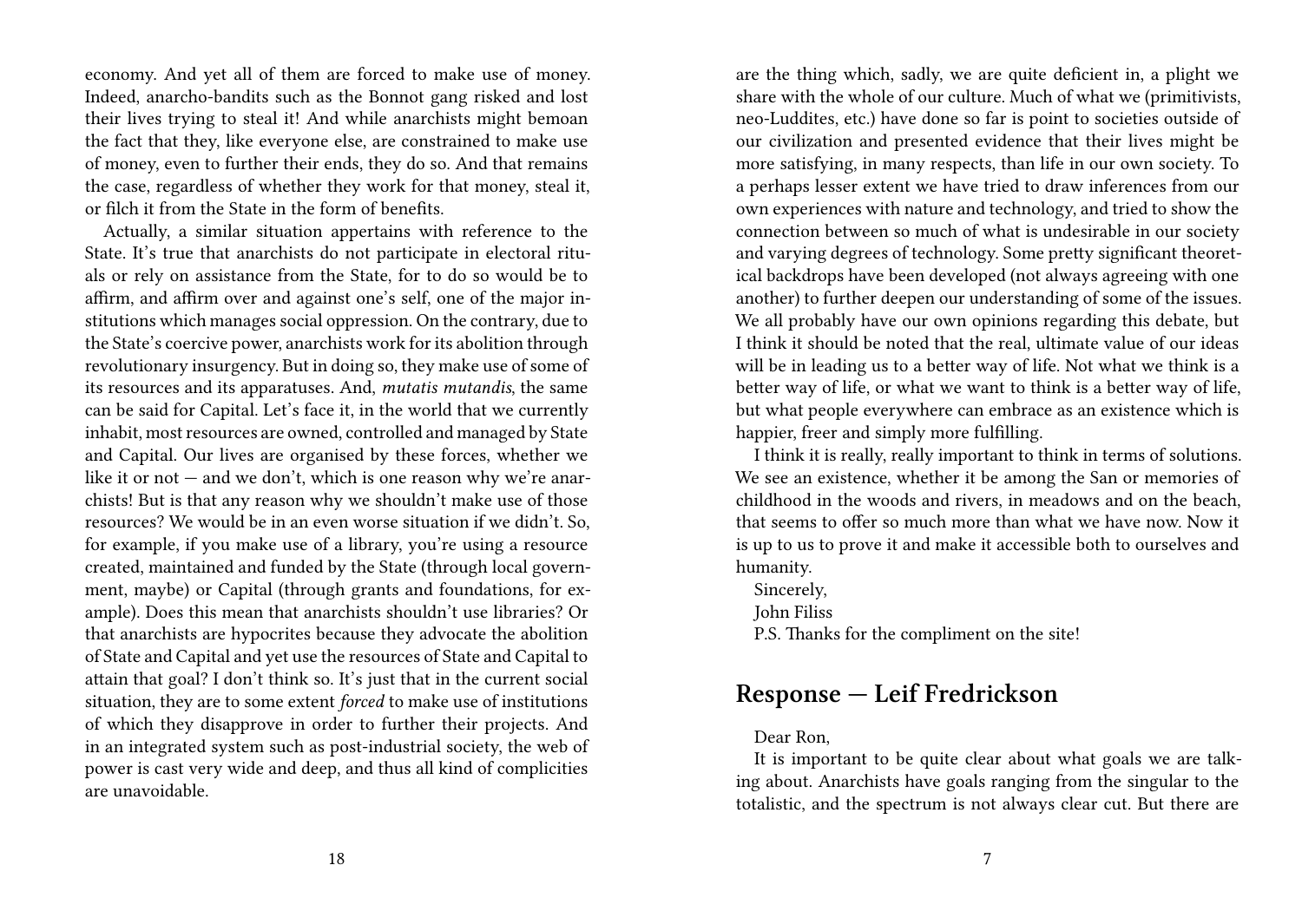a few distinctions to be made that your question does not seem to distinguish between, for example: the use of the state/technology in one's personal life, in the promotion of one's views, and in the broader goal of actually changing society. Obviously, these are interconnected and there is a large amount of gray area. Changing one's personal life, "everyday life", is ultimately the motivation for changing society, and changing society is ultimately the goal of propaganda. And one's personal life and attempts at changing society can serve as propaganda themselves — propaganda of the deed. With this in mind, I'll turn to some specific examples.

You bring up a few examples of primitivists using technology: John Filiss using the internet and John Zerzan using talking on radio and watching television. These you place in comparison to unspecified, or hypothetical, uses of the state by anarchists who are subsequentally dubbed leftists or liberals. But the comparison is imperfect. Filiss and Zerzan use technology to spread propaganda about primitivism. A comparative use of the state would be using the postal system. No one, to my knowledge, has been called a leftist for their using the state in this way or in any other way to spread information. (Incidentally, Zerzan's decision to use radio and not TV is not arbitrary: see *Anarchy* #43, "Zerzan and the Media".)

In the everyday sense, there is no getting around mediating ones actions through the state or technology. That, indeed, is the problem. On the other hand, there are opportunities to avoid using the state or technology. When these opportunities are ignored, I don't think it is unreasonable to question the motive. John Zerzan has to eat technologically produced food, but he doesn't have to watch TV. Bob Black has to obey the legal system, but he doesn't have to use it against his enemies. Does this make them hypocrites? I don't think Black's use of the state is evidence that he is *de facto* in favor of the state. Just as one can use the post or public library without implicitly condoning the state, one can manipulate the legal system to their own ends. Personally I would find it suspect to use the state against another anarchist, but that was certainly not

ing, as opposed to walking, across the continent to protest the WTO, capital and state in Seattle, for example.)

With a little common sense and concern for the actual weight of the different factors involved, most people will come up with similar evaluations of the level of contradiction in different possibilities of radical social action. Where we end up with absurdities spouted about the contradictions in anarchists ever employing violence, or anti-capitalists ever using money, or "anti-tech" revolutionaries ever doing just about anything conceivably connected with any form of technology, you can bet that there are also some fundamental disagreements over principles and values which are obscuring what's really at issue.

Currently, there is an extreme level of insincerity and hostility (and as a direct result, simple stupidity) involved in most of the more bizarre accusations that those critical of technology as a system are implicitly advocating genocide, mass starvation or worse. Accusations that anarchists who are critical of the interpenetration of technology, capital and state are being contradictory if they watch a television would be completely laughable were they not so widespread. I hope most people will agree that we can all do better than this!

# **Response — John Moore**

### **On the Contrary**

This is indeed a serious question and deserves serious consideration.

In a sense, however, the question of using or not using technology to propagate anti-tech views is a false question. Like everyone else, anarchists are to some degree complicit with the system which oppresses, coerces and exploits them. In part, this is why anarchists want to abolish this system: in order to overcome this enforced complicity. Now, perhaps with the exception of some US libertarians, I would guess that all anarchists are against money and the money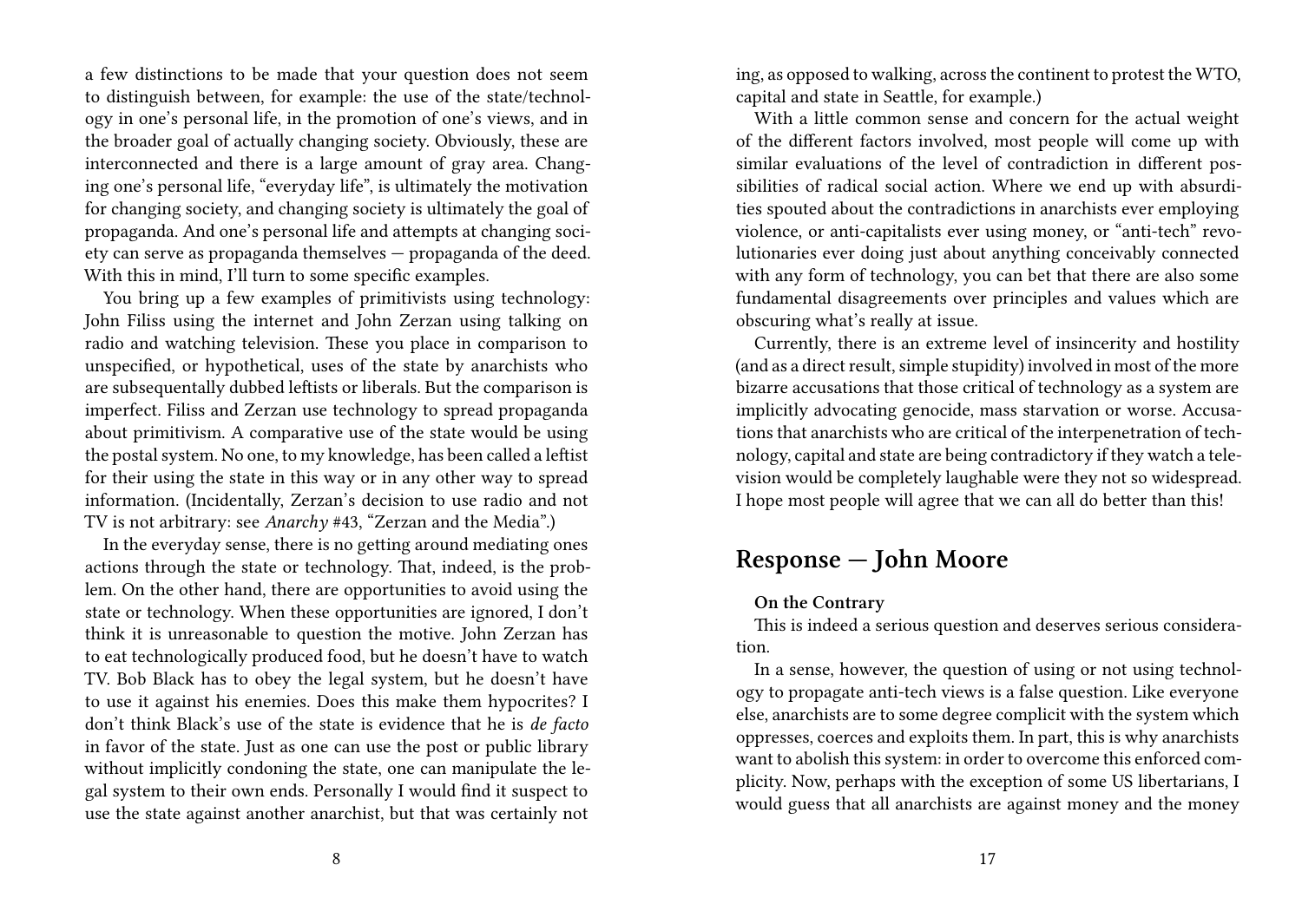litical party dedicated to promoting anarchy from within the state if elected involves another pretty strong contradiction. While encouraging people to vote for a party or candidate opposing a war that another party credibly threatens is still a strong, though lesser, contradiction. While personally voting in a referendum that  $-$  if successful — will repeal a harsh anti-drug law brings us into a still murkier realm of weaker contradiction. In other words there is inevitably a gradation of contradiction involved in any practical social activity. The less contradiction involved in any given social action, the more likely most people will expect that the outcome will be predictable and welcome.

Thus most anarchists are correctly suspicious of Noam Chomsky's explicit defense of some state institutions as a counterbalance to increasing levels multinational corporate power, arguing that this type of defense of state institutions, even in the service of a reasonable goal, abandons some critically important anarchist principles of action in favor of a programmatically authoritarian response to the problem. On the other hand, if an anarchist calls the local police department to report that her car was stolen, less contradiction is involved, especially since she isn't programmatically calling for police to exist now and forever to deal with stolen property and its repercussions.

Similarly, when it comes to opposing technology as an alienating, repressive system, we need to distinguish the actual levels of potential contradiction involved. Obviously, programmatic calls to embrace advanced technologies would be strongly contradictory with anarchist positions critical of technology. Whereas attempts to use particular technologies to oppose other forms of technology (or to oppose the current overall system of capital/state/technology) will be a murky, changing area always requiring evaluation. While individual anarchist's uses of particular technologies in an overwhelmingly technological social world will be relatively unproblematic, with a much lower level of contradiction involved. (Driving or flythe case with Jim Hogshire. Zerzan watches TV, and I am sure he is not alone among primitivists that use technology for their leisure. Like you, I find this slightly puzzling. I myself am not a primitivist, but I do not own a television and watch very little TV. (I find it palliative when I'm severely hungover is that what Zerzan means by being narcotized?) I do not, however, discount Zerzan or his writing because of this. Again, I cannot think of an example where an anarchist has been called a liberal or leftist for using the state in their personal life. Bob Black, of course, was denounced as a statist *by* many anarcho-leftists.

Finally, there is the question of using technology and the state to actually change society. This is in contrast to using it for personal purposes or for the dissemination of ideas about the possibility or desirability of changing society. Again, one needs to be specific about what we are talking about. In my opinion, I cannot imagine how the state can be used to accomplish the goal of anarchy. This does not at all mean that I am indifferent to state policy. I am, for example, generally in favor of laws protecting the environment and against those for gun control. But the passage or prohibition of these laws doesn't brings us closer to anarchy one way or another. When you say "goals" I presume that one of the things you are talking about is anarchy, so I guess I would like to know in what way you think using the state can accomplish this goal. I think many anarchists eschew using the state not because they are totally indifferent to what it does, but because as a practical matter they see it as a waste of time vis a vis their broader goal. I for one am not absolutely opposed to pressuring the state on certain issues. But the success of this pressuring does not get us any closer to anarchy. It may make conditions more conducive to the type of social change that *would* be a move towards anarchy (or it may be more personal), but in and of itself it is not a move towards anarchy. I think that the source of some the leftist/liberal name calling is when people misunderstand this, be it explicitly or implicitly as evidenced by their actions, i.e., single issue activism. (And, of course, name calling is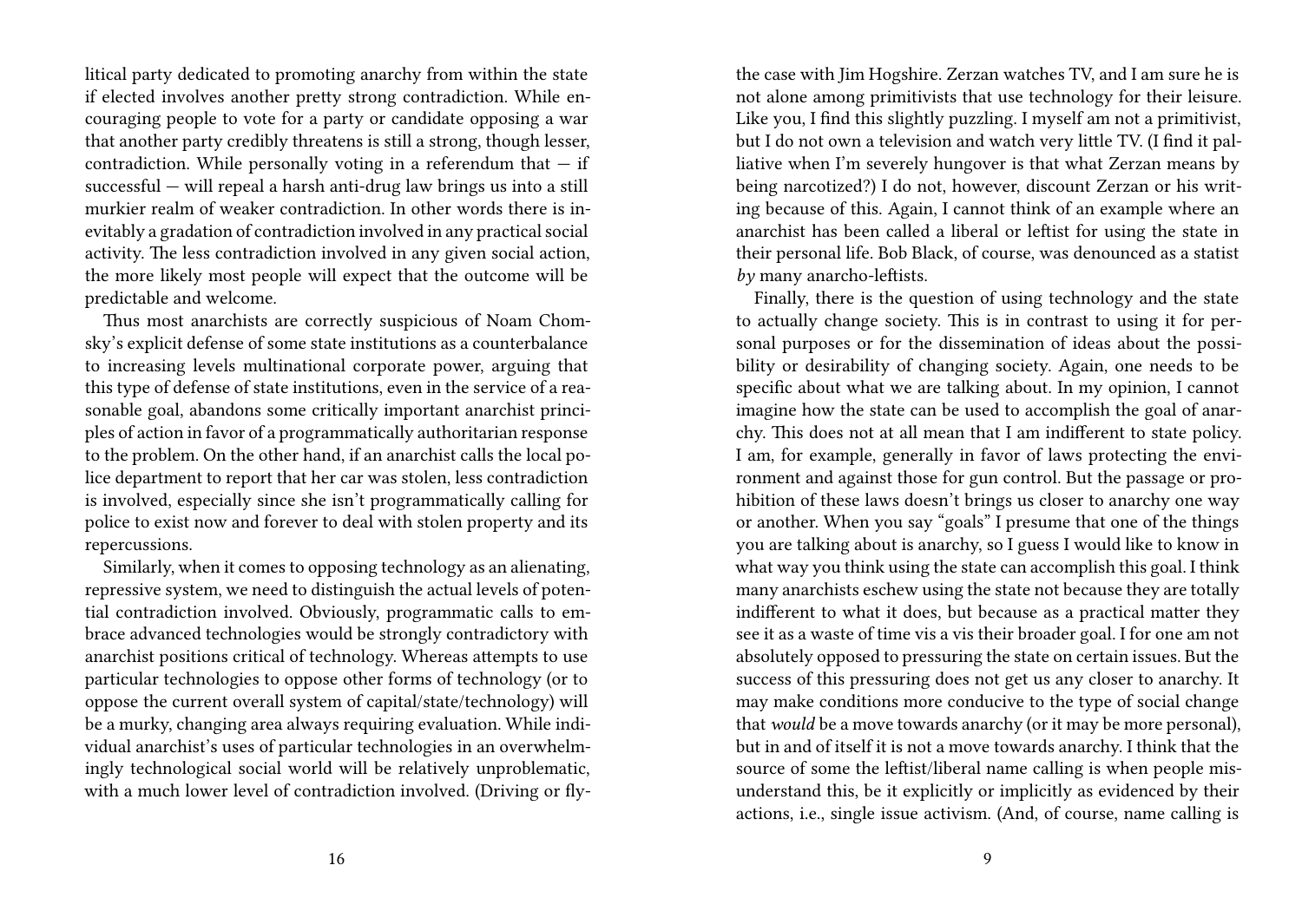always abused). Part of the problem in comparing primitivists here is that technology has several definitions, and it isn't always used consistently by primitivists themselves. If you could provide some specifics here that would be helpful. If, for example, primitivists critique some leftists because the mechanism of social change that they advocate, e.g. a revolutionary vanguard, reproduces within the revolutionary movement what it seeks to abolish, then this critique is perfectly valid for any primitivist revolutionary movement that employs technology. (I use revolutionary movement in a broad sense simply to mean a "milieu" or "tendency" of like-minded individuals who seek revolution). One can argue that there is a level at which employing a certain method is harmless enough as to not be counter-productive. Which is fine, but of course it begs the question.

Leif Fredrickson

# **Response — Lawrence Jarach**

Ron,

There is no such thing as "anti-techism" and there is no such discourse called "anti-tech." This is a made-up term that is used to dismiss anyone who has a critique of technological society. The reasons that there's not such thing as being "anti-tech" is that people have a difficult time agreeing on what "tech" is. Does being "antitech" mean that the anti-techist will never use a plastic toothbrush? Must s/he rely on a chewing stick for dental hygiene? But getting and preparing the stick requires "technology," so I guess the chewing stick is out, just like the plastic toothbrush. This is transparently absurd. I have a critique of automobiles, which includes a critique of the petrochemical industry as well as that needed for the construction and maintenance of roads/highways. I dislike the impact these technologies have on the natural world in terms of toxic waste, air pollution, and all the other things that are involved in maintaining

moral contact with money! Obviously this type of argument from morality has little relevance to anarchy except as a device to sow a bit of conceptual confusion based upon guilt. And it has zero relevance for those who explicitly criticize all forms of compulsory morality as implicitly repressive and ideological in function.

Arguments against self-contradiction that are based on a simplistic view of logic fare little better. The biggest problem here is that actually existing, complex social situations are not the same as simple, abstract concepts. Thus, to be anti-capitalist might seem to logically entail immediately and irrevocably refusing all commodity relations and market mediations. However, in practice capitalism can't be seamlessly cut out of one's life when one is immersed in a social system which reaches into every area of that life. Similarly, just because one declares oneself an anarchist does not mean that the state gets out of one's light and avoids interfering with one's life. It's there regardless and requires negotiation and compromise to avoid imprisonment or death. Avoiding a technological system which penetrates most aspects of everyday life is little different in this respect.

Which leaves us with practical arguments that actions significantly contradicting overall values or principles simply don't work because one isn't practicing here and now what one wants to accomplish as an end. Here we've finally entered a terrain where we can start gauging the **relative** importance of different types of contradictions, recognizing that in social life most contradictions are not absolute, but partial. Thus, any one particular (yet inevitably complex) social activity may include aspects which are both contradictory and non-contradictory with any given value, principle or theory. Once we've reached this point, we need to recognize the relative strength of contradictions. Some will be stronger than others.

For an anarchist, a vanguard party forming a revolutionary state to force anarchy on a substantially unwilling populace represents an overwhelmingly strong contradiction. Forming an electoral po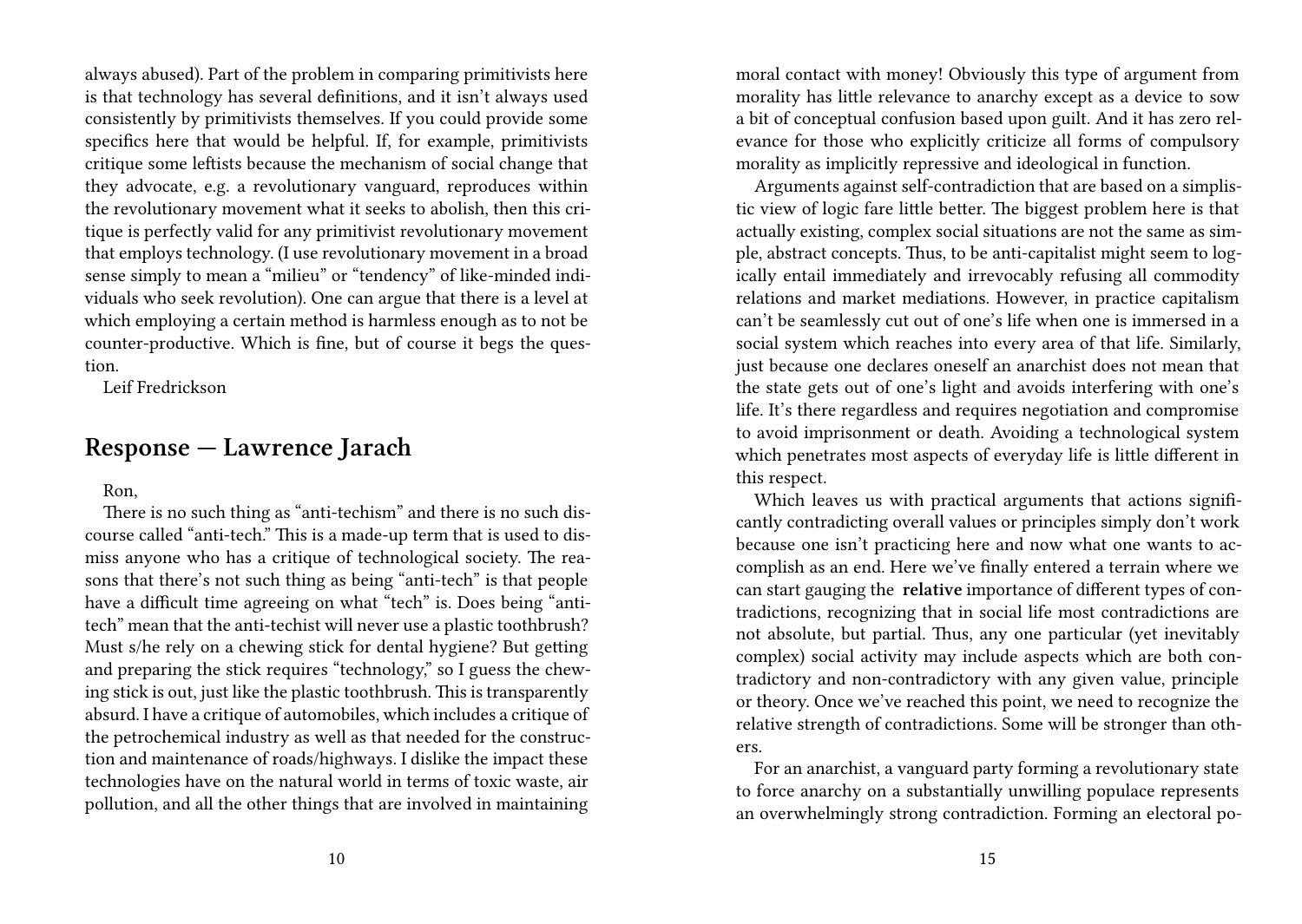more — just that they are committed to an outdated and discredited worldview.

I hope that this rant has been helpful. All the best, Lawrence Jarach

# **Response — Jason McQuinn**

### **Whose contradictions?**

Off-hand, I would consider this type of search for such supposed "contradictions" as a rather silly and illogical attempt to impugn criticisms of technology without having to deal with any of their actual content.

However, I have begun to realize that this type of confusion is much more widespread than I had initially thought — especially after similar questions and attacks have come up repeatedly from a wide variety of sources, some sincere, many not. So I'll take a few minutes to explicitly point out what would at first seem to me to be the obvious problems with such "contradiction" accusations.

To begin we need to recognize that there are huge differences between the three basic types of arguments often being made: moral, logical and practical.

Arguments from morality demand that when someone makes a commitment to a radical social position, the position becomes a moral imperative. An example would be the moralistic take on pacifism in which any resort to violence (whether in self-defense or not) is considered evil and pacifists are expected to allow themselves and their comrades to be killed rather than be condemned as "self-contradictory." Similarly, anarchists who resort to governmental intervention on any level are condemned as violators of a moral law, and those with critiques of technology as a system are similarly censured. Of course, under this type of moral imperative those who oppose capitalism are also expected to forego any imthe infrastructure of automobile technology. Does this mean that I am no longer allowed to drive a car or ride in a bus? Must I only use bicycles? Bicycles require the same roads that cars do, and the same metal and rubber that are used in the manufacture of automobiles, so bikes are out too. What about riding horses? Must I rely only on my feet for transportation? Can you see how stupid this argument can get? And what does any of this have to do with anarchist theory and practice? There's nothing inherently anarchist in being "anti-tech": you don't have to be one to be the other.

Pointing out the contradictions inherent in the life of a person who has a discourse critical of technology is facile; we live in a technological — and technologically advanced — society, and every time we use the phone or flush the toilet we are using "technology," thereby reinforcing the need for that technology. Most "anti-tech" people know this already. This statement is faulty: "…it seems like a belying contradiction that they would in any way use technology to propagate anti-tech views — that is by their logic." This is *your* logic at work, not theirs.

I have had a regular correspondence with Zerzan for a number of years, and when the media started getting interested in him in relation to the "Unabomber" spectacle, he and I shared many thoughts on the use of the media to get an anarchist/anti-civilization message across. He had invitations for interviews in papers, TV, and radio. Since any medium whose owners are anti-anarchist will try to portray us in the most unfavorable light possible, my suggestion was that radio talk-shows would probably be the best choice because of them being live — that way the editor/owner can't as easily distort your position and make you look like an idiot. The only way they can make you stop talking is to cut you off, proving that they are not the bastions of free speech that they pretend to be. I think this actually happened to John once. Radio also provides the possibility of dialog, which is impossible on TV. When Free Radio Berkeley existed, I hosted two shows. Much of the time there were no callers to the station who wanted their comments or questions discussed, but